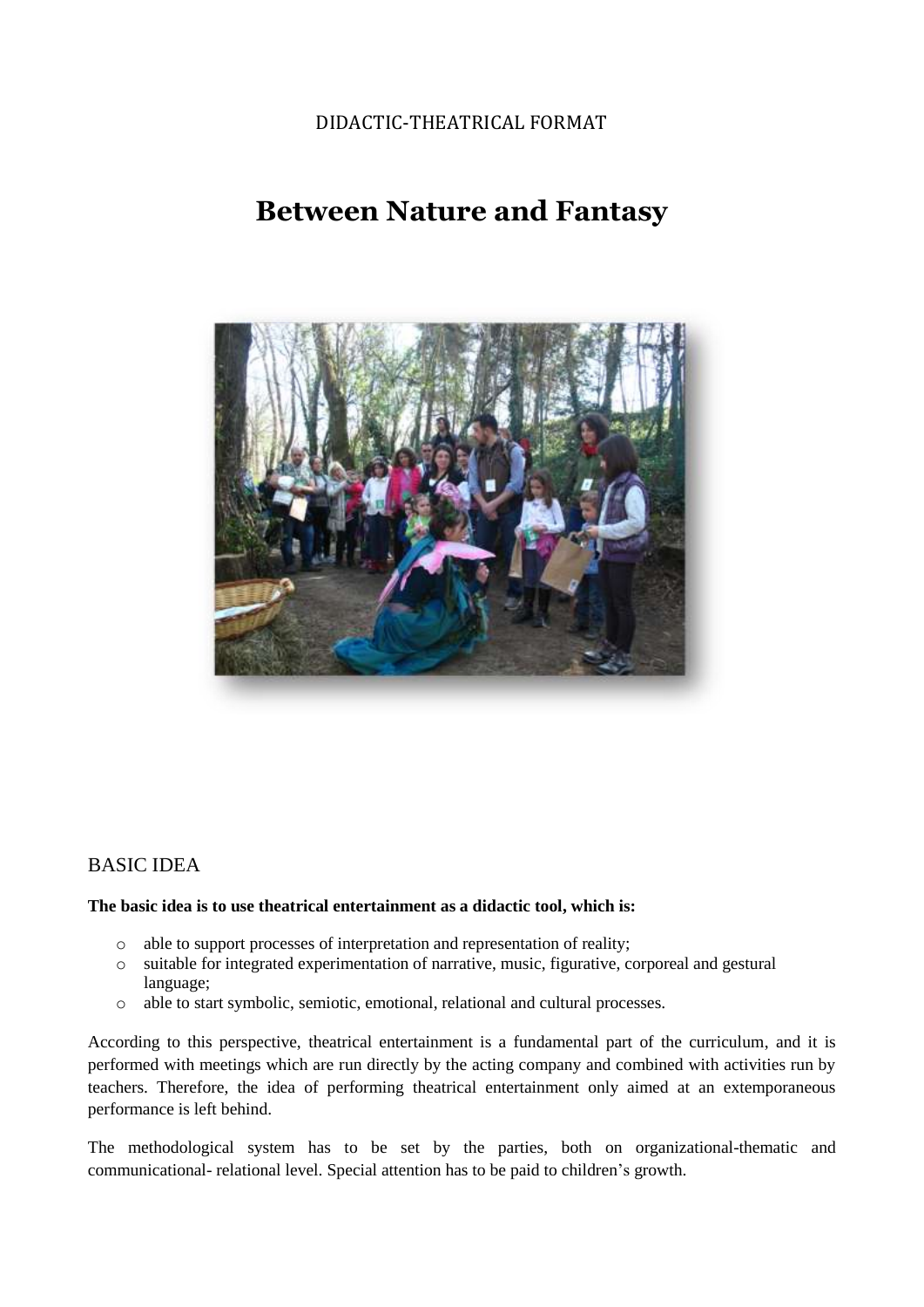### **EDUCATIONAL OBJECTIVES**

The format complies with the National Guidance for nursery schools, regarding:

- **o development of personal identity**  for its intrinsic nature, this activity promotes the sense of belonging to a team, the ability of taking on a role in a collective context, the strengthening of the self;
- **o strengthening of personal autonomy** children can exercise their creation, expression and verbal communication skills, in an immediately gratifying context; moreover, in a relational contact, they are emotionally pushed to cooperate with others;
- **o development of basic skills** in relation to motor control and gestural expression; linguistic improvement and verbal communication and subjective interpretation skills; listening and understanding skills; strengthening of symbolic "doing";
- **o development of the sense of citizenship –** children are asked to contribute and to measure themselves against the others and the team, in order to reach a common goal, following roles, turns and rules in a contributive and significant way.

## **PLAN OF ACTION**

The activity is organized as follows:



**Moments of animated narration,** run by the acting company, inside the school;



**Animated path** into the wood near the lake, with the participation of children's families and the local community.

This program is combined with **activities run by teachers** in every single class.

**The exploration of the environment**, the wood in particular, **is the basic theme,** which is developed in harmony with school programs.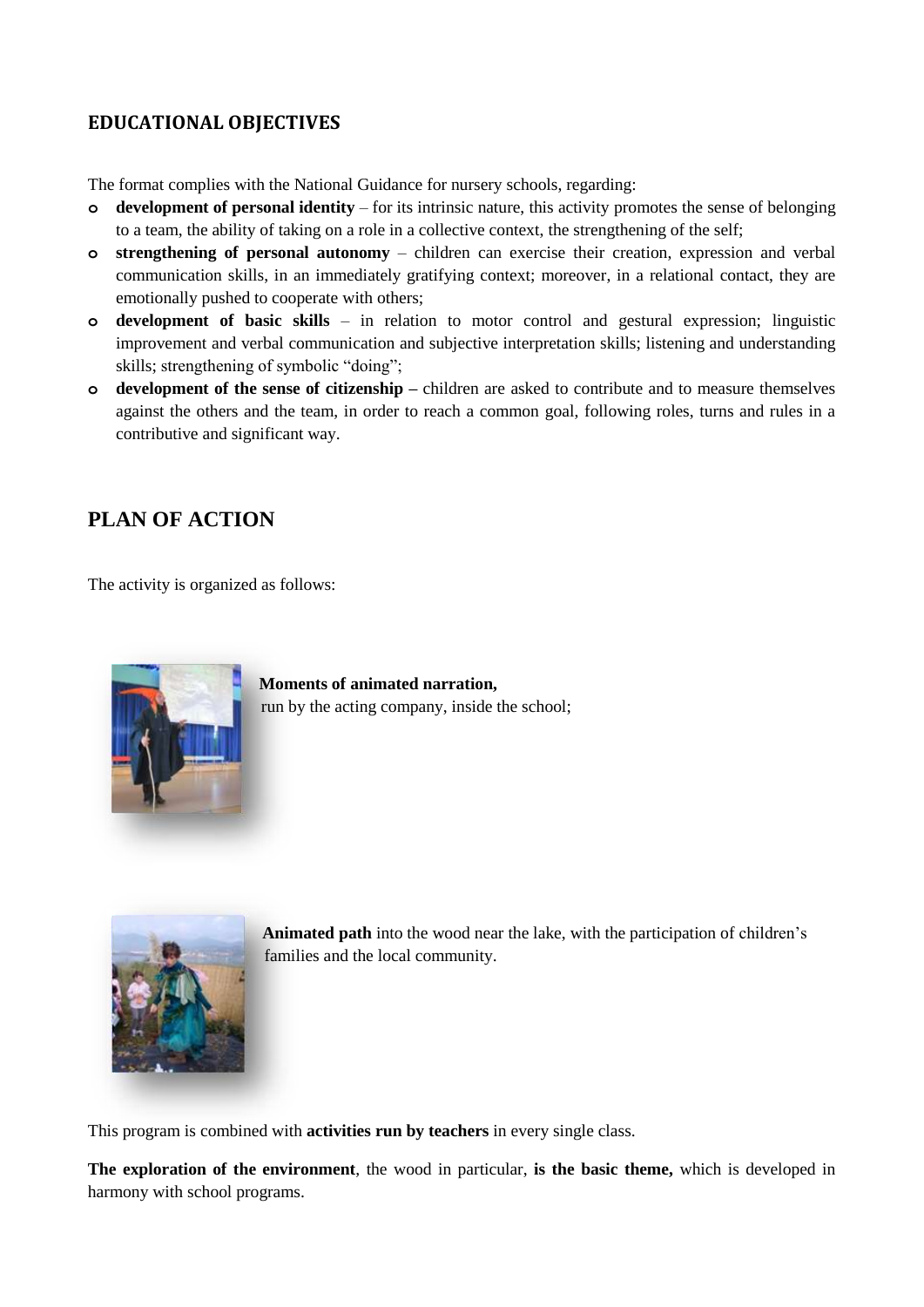**The animated narration** is used as a communicative channel, able to catch an active involvement, to stimulate emotions and imagination, and to support the building of knowledge and sense.

The modular planning makes it possible to manage every stage with flexibility.

## 1. **THEATRICAL ENTERTAINMENT AS WARMING UP**



This stage introduces some paths of exploration and knowledge, creates a positive emotional atmosphere, raises curiosity and expectations, stimulates imagination, and creates new senses.

|                   | Cognitive level:<br>understanding a plot;<br>$\circ$<br>memorizing some parts of the story;<br>$\circ$<br>extracting information from the story (i.e. characters of the environment)<br>$\circ$<br>getting basic relationships which occur randomly between events and changes;<br>$\circ$<br>establishing connections of time (before-after);<br>$\circ$<br>improving organizational skills;<br>$\circ$<br>living and expressing sensations.<br>$\circ$ |
|-------------------|----------------------------------------------------------------------------------------------------------------------------------------------------------------------------------------------------------------------------------------------------------------------------------------------------------------------------------------------------------------------------------------------------------------------------------------------------------|
| <b>OBJECTIVES</b> | <b>Discovery level:</b>                                                                                                                                                                                                                                                                                                                                                                                                                                  |
|                   | discovering reality and changes;<br>$\circ$                                                                                                                                                                                                                                                                                                                                                                                                              |
|                   | discovering new forms of narration;<br>$\circ$                                                                                                                                                                                                                                                                                                                                                                                                           |
|                   | creating personal images;<br>$\circ$                                                                                                                                                                                                                                                                                                                                                                                                                     |
|                   | expressing with the body what children have imagined.<br>$\circ$                                                                                                                                                                                                                                                                                                                                                                                         |
|                   | <b>Relational level:</b>                                                                                                                                                                                                                                                                                                                                                                                                                                 |
|                   | discovering the importance of connecting with external people;<br>$\circ$                                                                                                                                                                                                                                                                                                                                                                                |
|                   | listening in an active way;<br>$\circ$                                                                                                                                                                                                                                                                                                                                                                                                                   |
|                   | improving dialogue and personal expression skills.<br>$\circ$                                                                                                                                                                                                                                                                                                                                                                                            |
|                   |                                                                                                                                                                                                                                                                                                                                                                                                                                                          |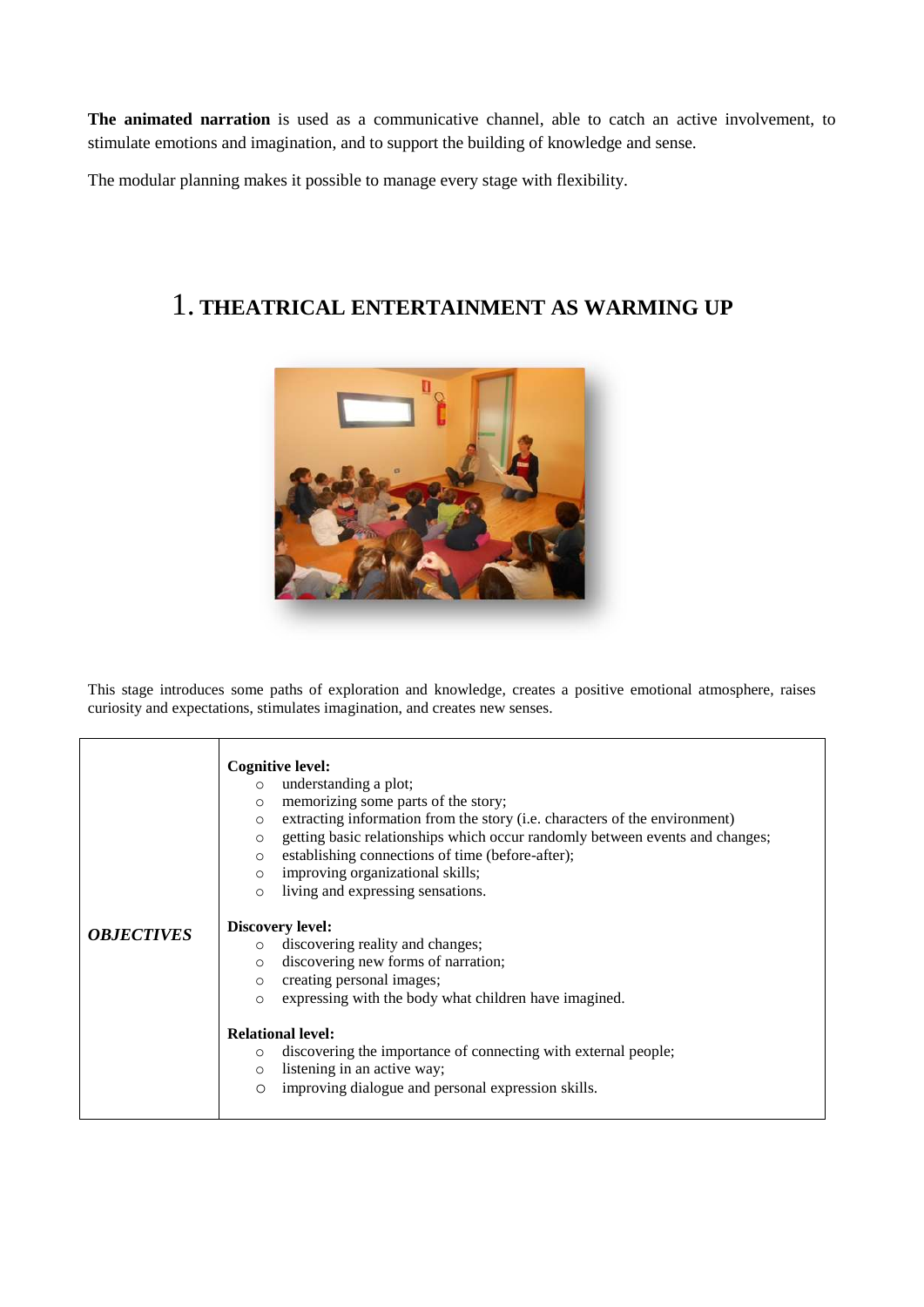| <b>THE NARRATING VOICE - An actor reads the story on a very big book. There are</b><br>no images, so that children are stimulated to create personal mental images.<br>Then, these images will be discussed, compared, mimed, and expressed graphically<br>and bodily, with the help of the actor.<br>Voice, intonation, modulation, along with mimic and gestural expression, are<br>communication tools which have to be get, interpreted, understood and imitated.<br><b>ACTIVITY</b><br><b>TEACHERS' ACTIVITY</b> – The activity goes on in every class, with mimic games,<br>nursery rhymes and dramatizations, run by teachers. The aim is to strengthen the<br>memorization and the understanding of the story through repetition, expression,<br>creation of senses, in a collective and interactive exchange; the experience becomes<br>significance through shared action, in confrontation with the classmates.<br>The children represent graphically what they have experienced with greater intensity<br>and they explain their creation.<br>ANIMATED NARRATION OF A STORY, created in collaboration with teachers,<br>having the wood as background, which has to be investigated.<br>There are <b>routine characters</b> , which will reappear in the entire project as knowledge<br>and awareness mediators and as involvement and communication facilitators. These<br><b>CONTENTS</b><br>characters belong to the classical repertoire of fairy tales literature (the fairy, the<br>dwarf), but they are also fantastic (the guardian of the spring, the granny of the<br>wood) or realistic (the woodcutter, some typical animals).<br>Acting company – teachers - educators.<br><b>RESOURCES</b><br>Children from every class are gathered in a hall and follow the story in perfect<br><b>SETTING</b><br>listening conditions (pillows, carpets, favourite position, and elimination of disturbing<br>elements).<br>Classroom in case of activity with teachers.<br>Meeting with the actors: 2 hours, divided in two mornings, with the simultaneous<br><b>SCHEDULE</b><br>presence of two classes.<br>Activity with teachers: more than one morning. The children are divided in different<br>age groups. |  |
|---------------------------------------------------------------------------------------------------------------------------------------------------------------------------------------------------------------------------------------------------------------------------------------------------------------------------------------------------------------------------------------------------------------------------------------------------------------------------------------------------------------------------------------------------------------------------------------------------------------------------------------------------------------------------------------------------------------------------------------------------------------------------------------------------------------------------------------------------------------------------------------------------------------------------------------------------------------------------------------------------------------------------------------------------------------------------------------------------------------------------------------------------------------------------------------------------------------------------------------------------------------------------------------------------------------------------------------------------------------------------------------------------------------------------------------------------------------------------------------------------------------------------------------------------------------------------------------------------------------------------------------------------------------------------------------------------------------------------------------------------------------------------------------------------------------------------------------------------------------------------------------------------------------------------------------------------------------------------------------------------------------------------------------------------------------------------------------------------------------------------------------------------------------------------------------------------------------------------------|--|
|                                                                                                                                                                                                                                                                                                                                                                                                                                                                                                                                                                                                                                                                                                                                                                                                                                                                                                                                                                                                                                                                                                                                                                                                                                                                                                                                                                                                                                                                                                                                                                                                                                                                                                                                                                                                                                                                                                                                                                                                                                                                                                                                                                                                                                 |  |
|                                                                                                                                                                                                                                                                                                                                                                                                                                                                                                                                                                                                                                                                                                                                                                                                                                                                                                                                                                                                                                                                                                                                                                                                                                                                                                                                                                                                                                                                                                                                                                                                                                                                                                                                                                                                                                                                                                                                                                                                                                                                                                                                                                                                                                 |  |
|                                                                                                                                                                                                                                                                                                                                                                                                                                                                                                                                                                                                                                                                                                                                                                                                                                                                                                                                                                                                                                                                                                                                                                                                                                                                                                                                                                                                                                                                                                                                                                                                                                                                                                                                                                                                                                                                                                                                                                                                                                                                                                                                                                                                                                 |  |
|                                                                                                                                                                                                                                                                                                                                                                                                                                                                                                                                                                                                                                                                                                                                                                                                                                                                                                                                                                                                                                                                                                                                                                                                                                                                                                                                                                                                                                                                                                                                                                                                                                                                                                                                                                                                                                                                                                                                                                                                                                                                                                                                                                                                                                 |  |
|                                                                                                                                                                                                                                                                                                                                                                                                                                                                                                                                                                                                                                                                                                                                                                                                                                                                                                                                                                                                                                                                                                                                                                                                                                                                                                                                                                                                                                                                                                                                                                                                                                                                                                                                                                                                                                                                                                                                                                                                                                                                                                                                                                                                                                 |  |
|                                                                                                                                                                                                                                                                                                                                                                                                                                                                                                                                                                                                                                                                                                                                                                                                                                                                                                                                                                                                                                                                                                                                                                                                                                                                                                                                                                                                                                                                                                                                                                                                                                                                                                                                                                                                                                                                                                                                                                                                                                                                                                                                                                                                                                 |  |
|                                                                                                                                                                                                                                                                                                                                                                                                                                                                                                                                                                                                                                                                                                                                                                                                                                                                                                                                                                                                                                                                                                                                                                                                                                                                                                                                                                                                                                                                                                                                                                                                                                                                                                                                                                                                                                                                                                                                                                                                                                                                                                                                                                                                                                 |  |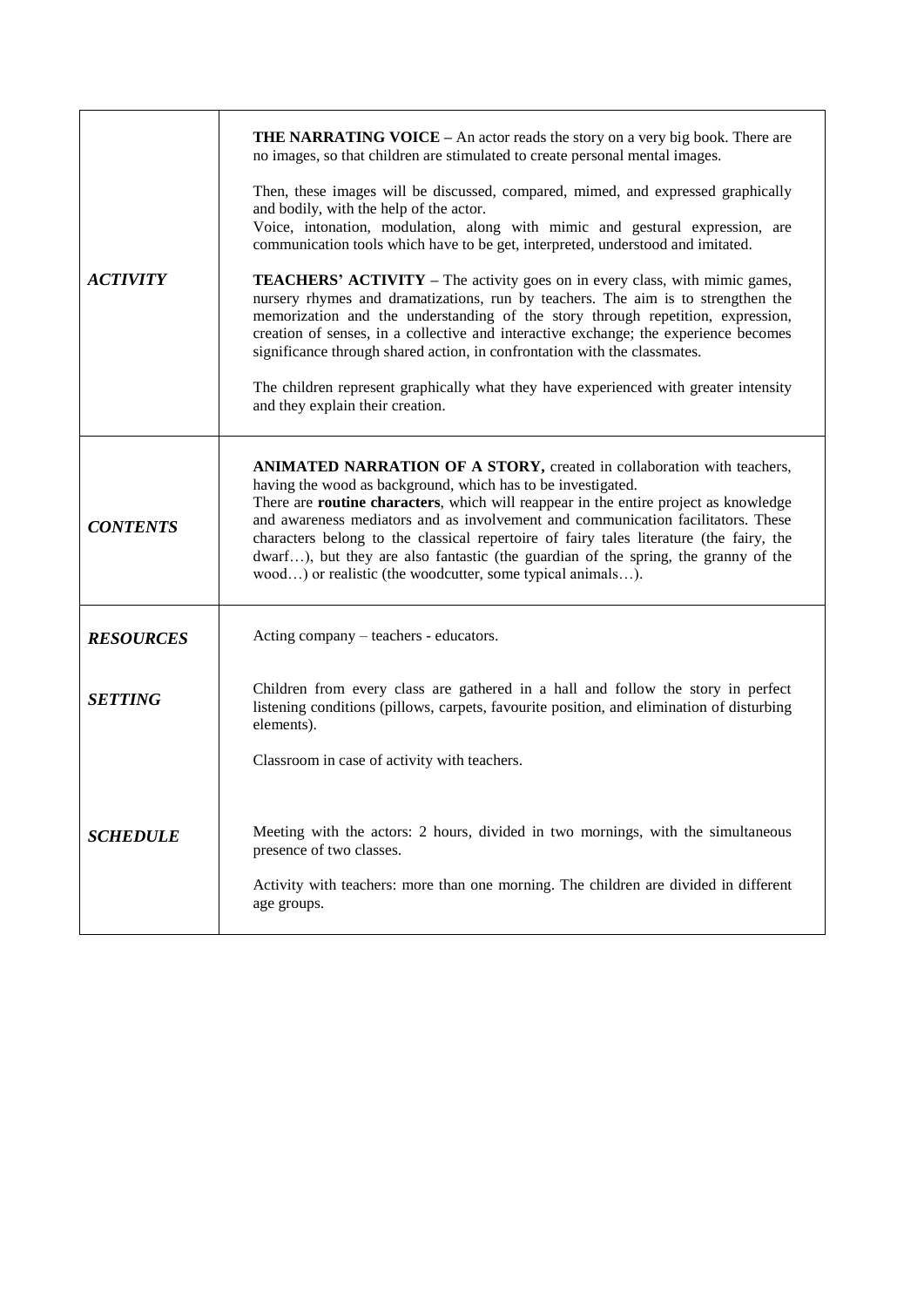## 2.**THEATRICAL ENTERTAINMENT AS LEARNING TOOL**



The aim is to introduce the development of a specific theme in a narrative form, by orienting children's curiosity towards an empirical phenomenon in an analytical way, stimulating questions and hypothesis, promoting a positive atmosphere which supports the pleasure of searching and learning, encouraging personal reinterpretation through actions.

| extracting information from the story and the experience (i.e. characters of the |
|----------------------------------------------------------------------------------|
|                                                                                  |
|                                                                                  |
|                                                                                  |
|                                                                                  |
|                                                                                  |
|                                                                                  |
|                                                                                  |
|                                                                                  |
|                                                                                  |
|                                                                                  |
|                                                                                  |
|                                                                                  |
|                                                                                  |
|                                                                                  |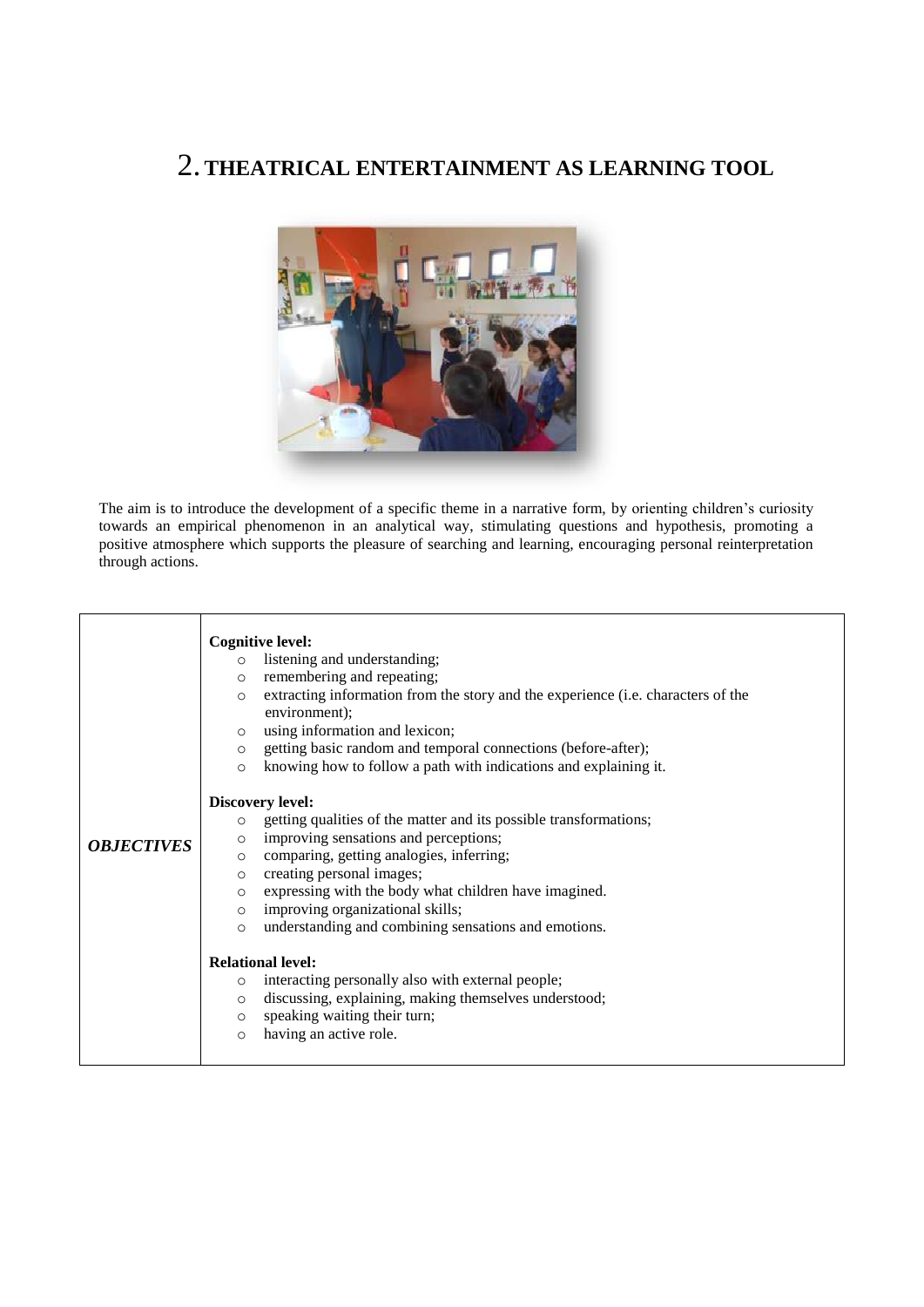| <b>ACTIVITY</b>  | The actor uses a form of narration rich in dialogues, with wide spaces of verbal and gestural<br>interaction with children, both individually and collectively.<br>The children listen to the story, act guided by the character, speak, pose questions,<br>reinterpretate with forms of role playing, mimic and represent.<br>The teachers run some research activities, leading children to "doing", through:<br>forms of brainstorming;<br>$\circ$<br>observation and dialogue;<br>$\circ$<br>tactile paths;<br>$\circ$<br>dramatizations/role playing;<br>$\circ$<br>graphical-pictorial activities;<br>$\circ$<br>manipulations and use of tools (lenses, tools to pour, mixtures).<br>$\circ$                                                                         |
|------------------|-----------------------------------------------------------------------------------------------------------------------------------------------------------------------------------------------------------------------------------------------------------------------------------------------------------------------------------------------------------------------------------------------------------------------------------------------------------------------------------------------------------------------------------------------------------------------------------------------------------------------------------------------------------------------------------------------------------------------------------------------------------------------------|
| <b>CONTENTS</b>  | One of the routine characters meets the children to propose "its story" (the theme is always<br>decided with the teachers), as an input to do a specific research about the theme.                                                                                                                                                                                                                                                                                                                                                                                                                                                                                                                                                                                          |
| <b>RESOURCES</b> | Acting company-teachers-educators.                                                                                                                                                                                                                                                                                                                                                                                                                                                                                                                                                                                                                                                                                                                                          |
| <b>SETTING</b>   | The scene of a theme environment is prepared in the classroom where "the experience" takes<br>shape. The actor narrates and acts, leading the children to immerse in the context and to do<br>sensorial and expressive activities through tactile paths mediated by the story.<br>The scenery of the classroom-wood becomes a laboratory, useful for extra experiences of<br>exploration, dramatization, sensorial games, fantastic paths made by children led by the<br>teachers.<br>Children are provided with:<br><b>Tools to</b><br>watch and enlarge (i.e. lenses);<br>$\circ$<br>manipulate (i.e. tools to pour);<br>$\circ$<br>gather material (posters, photos).<br>$\circ$<br>Generic material: stones, soil, water, herbs, wood, branches, leaves, nests, fabric, |
| <b>SCHEDULE</b>  | polystyrene<br>1-2 mornings with the acting company<br>Some mornings in the classroom-wood, for two weeks. The children are divided in age groups.                                                                                                                                                                                                                                                                                                                                                                                                                                                                                                                                                                                                                          |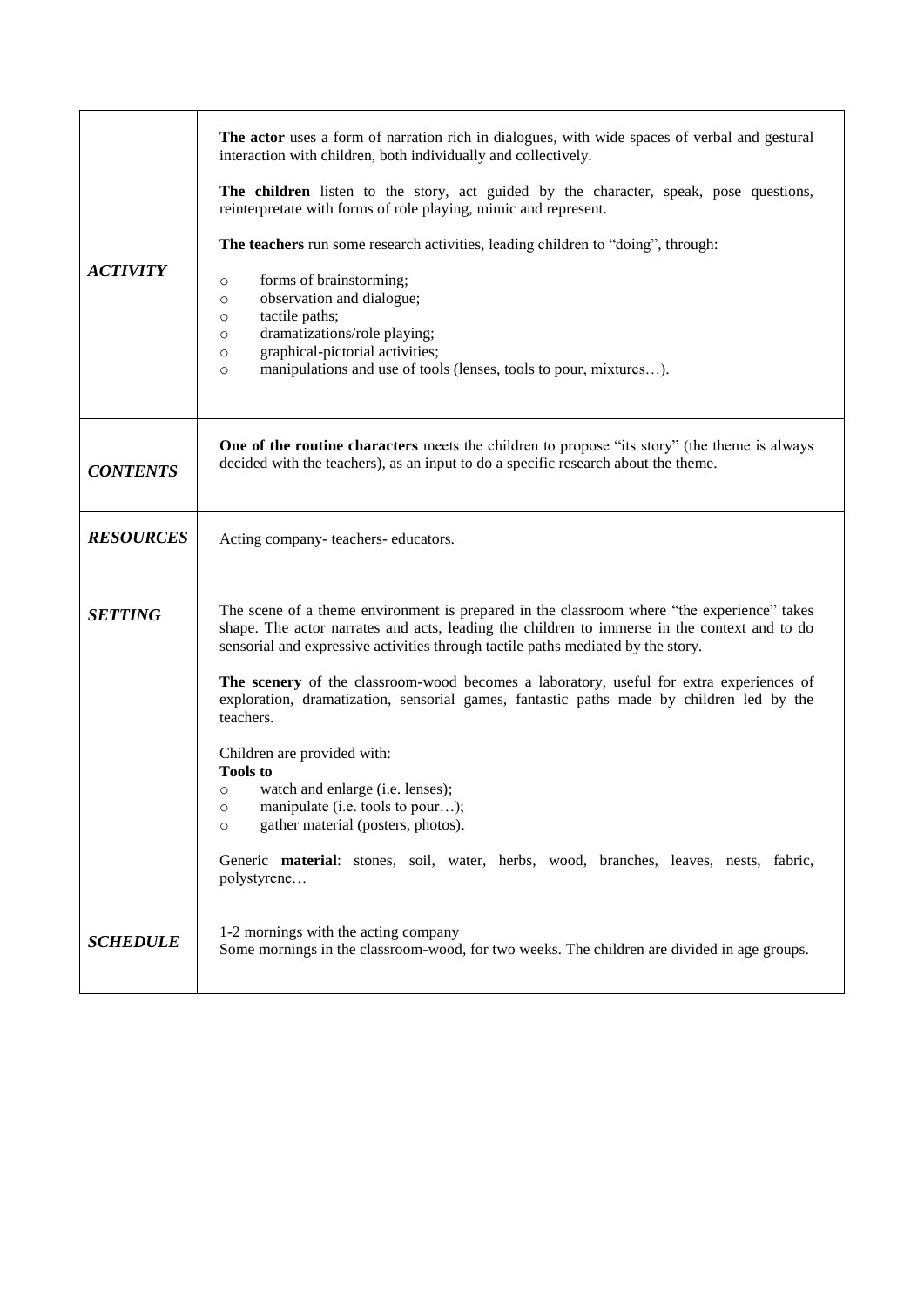### **3. BETWEEN NATURE AND FANTASY**

### **ANIMATED PATH FOR CHILDREN AND THEIR FAMILIES**



It is an explorative and aggregative experience, through which children and their families immerse in a deep contact with the forestland, which has been turned into a stage, in order to discover its typical naturalistic features, to live suggestions and mysteries of the fairy world, to enjoy natural beauties, to foster the link between man and environment from an eco-friendly point of view.

This activity merges with the explorative path experienced by children and strengthens what they have learnt.

| <b>OBJECTIVES</b> | <b>Cognitive level:</b><br>getting to know the area and its naturalistic and environmental features;<br>$\circ$<br>extracting information from the experience and the stories;<br>$\circ$<br>supporting the development of an eco-friendly thinking;<br>$\circ$<br>stimulating fantastic thinking;<br>$\circ$<br>living and ex pressing sensations;<br>$\circ$<br>knowing how to read a map;<br>$\circ$<br>improving sensorial and perceptive skills;<br>$\circ$<br>knowing and identifying characters, places and environments;<br>$\circ$<br><b>Discovery level:</b><br>taking possession of near places and spaces;<br>living positively a direct relationship with nature;<br>discovering rules and the importance of respecting the environment;<br>discovering eco-friendly relationships. |
|-------------------|--------------------------------------------------------------------------------------------------------------------------------------------------------------------------------------------------------------------------------------------------------------------------------------------------------------------------------------------------------------------------------------------------------------------------------------------------------------------------------------------------------------------------------------------------------------------------------------------------------------------------------------------------------------------------------------------------------------------------------------------------------------------------------------------------|
|                   | <b>Relational level:</b><br>developing a sense of belonging;<br>$\circ$<br>supporting the ability of sharing in family and in a group;<br>$\Omega$<br>listening to the others in an active way;<br>$\circ$<br>improving the ability of speaking and expressing personally.<br>$\circ$                                                                                                                                                                                                                                                                                                                                                                                                                                                                                                            |